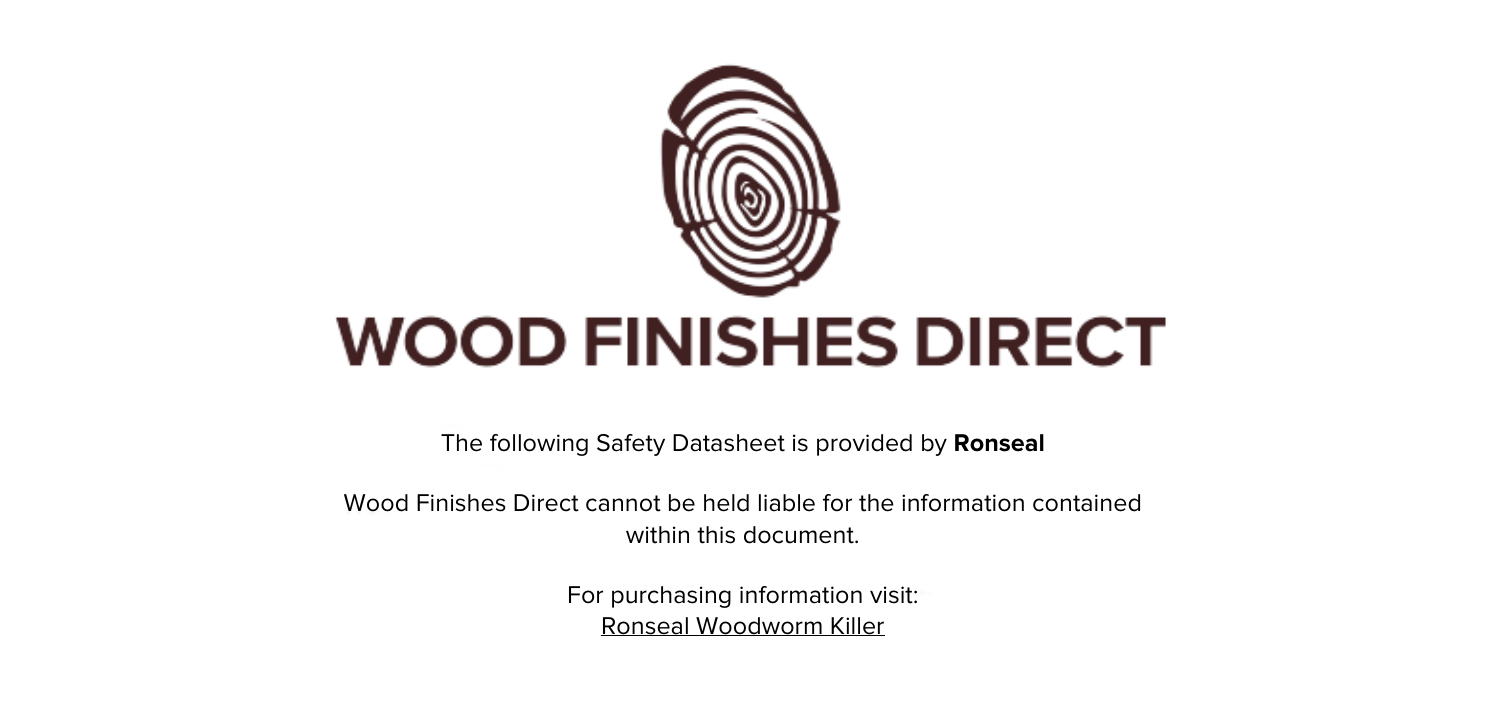# **SAFETY DATA SHEET**

|                                                                                                              | SECTION 1: Identification of the substance/mixture and of the company/undertaking |
|--------------------------------------------------------------------------------------------------------------|-----------------------------------------------------------------------------------|
| 1.1 Product identifier                                                                                       |                                                                                   |
| <b>Product name</b>                                                                                          | : RONSEAL WOODWORM KILLER                                                         |
| <b>Product code</b>                                                                                          | : AC001S05F500-01                                                                 |
|                                                                                                              | 1.2 Relevant identified uses of the substance or mixture and uses advised against |
| <b>Material uses</b>                                                                                         | : Paint or paint related material.                                                |
| 1.3 Details of the supplier of the safety data<br>sheet                                                      |                                                                                   |
| Sherwin Williams Diversified Brands Limited<br><b>Thorncliffe Park</b><br>Chapeltown<br>Sheffield<br>S35 2YP | Not available.                                                                    |
| e-mail address of person<br>responsible for this SDS                                                         | : sds@ronseal.co.uk                                                               |
| 1.4 Emergency telephone number                                                                               |                                                                                   |
| <b>National advisory body/Poison Centre</b>                                                                  |                                                                                   |
| <b>Telephone number</b>                                                                                      | : 111 (general public) and 0344 892 111 (Medical professional (NHS) only)         |
| <b>Supplier</b>                                                                                              |                                                                                   |
| <b>Telephone number</b>                                                                                      | $: +44(0)1142467171(08:30 - 17:00)$                                               |
|                                                                                                              |                                                                                   |
|                                                                                                              |                                                                                   |

# **SECTION 2: Hazards identification**

*2.1 Classification of the substance or mixture*

*Product definition* **:** Mixture

**Classification according to Regulation (EC) No. 1272/2008 [CLP/GHS]**

Eye Irrit. 2, H319 Aquatic Acute 1, H400 Aquatic Chronic 1, H410

The product is classified as hazardous according to Regulation (EC) 1272/2008 as amended.

See Section 16 for the full text of the H statements declared above.

See Section 11 for more detailed information on health effects and symptoms.

*2.2 Label elements*

*Hazard pictograms* **:**



*Signal word* **:** *Hazard statements* **:** Warning

Causes serious eye irritation. Very toxic to aquatic life with long lasting effects.

## **Precautionary statements**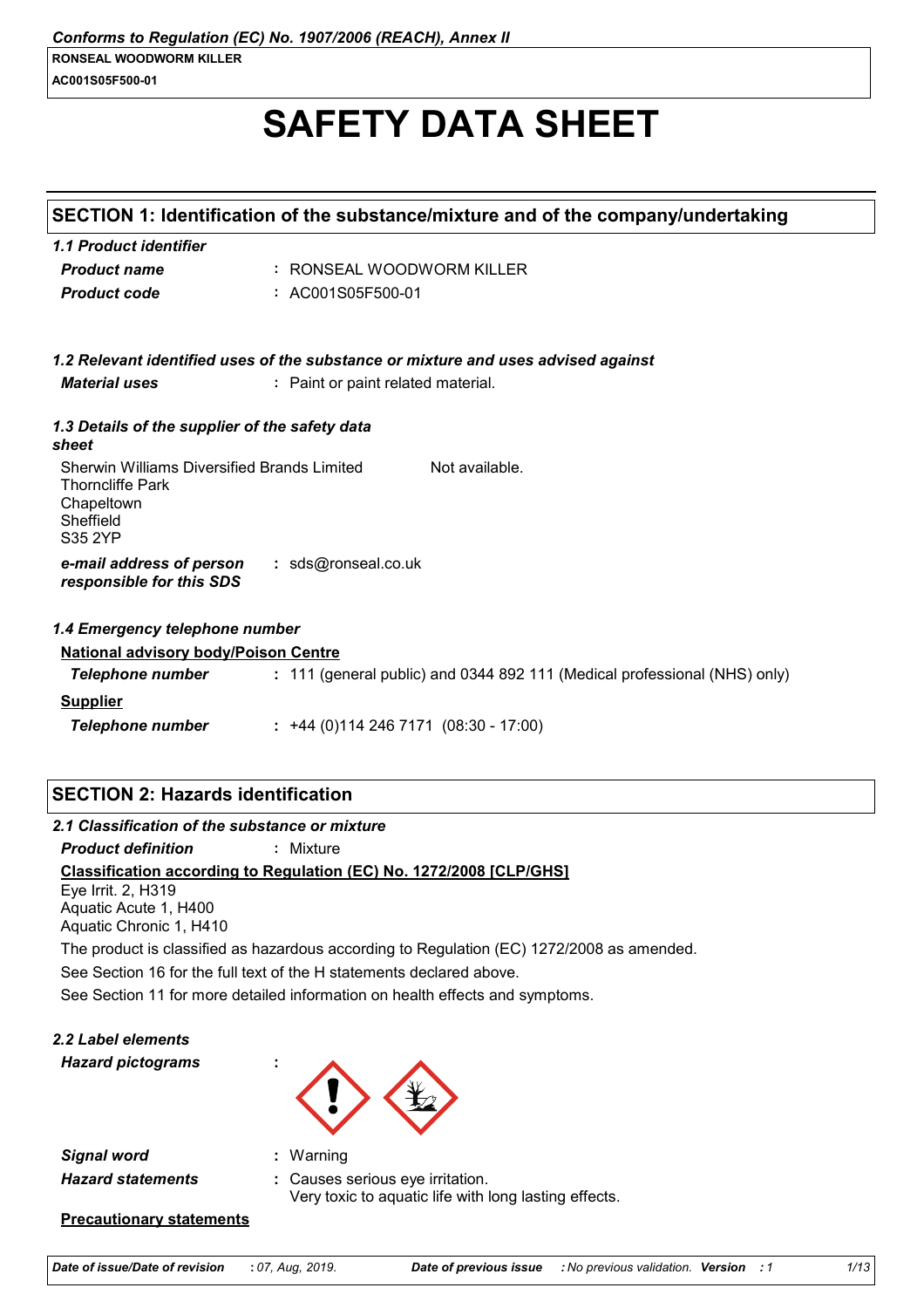**AC001S05F500-01**

## **SECTION 2: Hazards identification**

| <b>General</b>                                                                                                                                           | : Read label before use. Keep out of reach of children. If medical advice is needed,<br>have product container or label at hand.                                                                              |
|----------------------------------------------------------------------------------------------------------------------------------------------------------|---------------------------------------------------------------------------------------------------------------------------------------------------------------------------------------------------------------|
| <b>Prevention</b>                                                                                                                                        | : Wear protective clothing and eye or face protection. Wear protective gloves. Avoid<br>release to the environment. Wash hands thoroughly after handling.                                                     |
| <b>Response</b>                                                                                                                                          | : IF IN EYES: Rinse cautiously with water for several minutes. Remove contact<br>lenses, if present and easy to do. Continue rinsing. If eye irritation persists: Get<br>medical attention. Collect spillage. |
| <b>Storage</b>                                                                                                                                           | : Not applicable.                                                                                                                                                                                             |
| <b>Disposal</b>                                                                                                                                          | : Dispose of contents and container in accordance with all local, regional, national<br>and international regulations.                                                                                        |
| <b>Hazardous ingredients</b>                                                                                                                             | : Alcohols, C9-11, ethoxylated (1-2.5 mol EO)                                                                                                                                                                 |
| <b>Supplemental label</b><br>elements                                                                                                                    | : Contains permethrin (ISO) and 1,2-benzisothiazol-3(2H)-one. May produce an<br>allergic reaction.                                                                                                            |
| <b>Annex XVII - Restrictions</b><br>on the manufacture,<br>placing on the market and<br>use of certain dangerous<br>substances, mixtures and<br>articles | : Not applicable.                                                                                                                                                                                             |
| <b>Special packaging requirements</b>                                                                                                                    |                                                                                                                                                                                                               |
| <b>Containers to be fitted</b><br>with child-resistant<br>fastenings                                                                                     | : Not applicable.                                                                                                                                                                                             |
| <b>Tactile warning of danger : Not applicable.</b>                                                                                                       |                                                                                                                                                                                                               |
| 2.3 Other hazards                                                                                                                                        |                                                                                                                                                                                                               |

*Other hazards which do not result in classification* **:** None known.

## **SECTION 3: Composition/information on ingredients**

#### *3.2 Mixture* **:**

| <b>Product/ingredient</b><br>name                 | <b>Identifiers</b>                                                                      | $\%$   | <b>Regulation (EC) No. 1272/2008 [CLP]</b>                                                                                                                                                                                      | <b>Type</b> |
|---------------------------------------------------|-----------------------------------------------------------------------------------------|--------|---------------------------------------------------------------------------------------------------------------------------------------------------------------------------------------------------------------------------------|-------------|
| Alcohols, C9-11,<br>ethoxylated (1-2.5 mol<br>EO) | REACH #: ,<br>101-2119980051-45<br>CAS: 68439-46-3                                      | $3$    | Eye Dam. 1, H318                                                                                                                                                                                                                | $[1]$       |
| Permethrin                                        | $EC: 258-067-9$<br>CAS: 52645-53-1<br>Index: 613-058-00-2                               | ≤0.3   | Acute Tox. 4, H302<br>Acute Tox. 4, H332<br><b>Skin Sens. 1, H317</b><br>Aquatic Acute 1, H400 (M=1000)<br>Aquatic Chronic 1, H410 (M=1000)                                                                                     | $[1]$       |
| 1,2-Benzisothiazolone                             | IREACH #:<br>01-2120761540-90<br>EC: 220-120-9<br>CAS: 2634-33-5<br>Index: 613-088-00-6 | < 0.05 | Acute Tox. 4, H302<br>Skin Irrit. 2, H315<br>Eye Dam. 1, H318<br><b>Skin Sens. 1, H317</b><br>Aquatic Acute 1, H400 (M=1)<br>Aquatic Chronic 2, H411<br>See Section 16 for the full text of the H<br>statements declared above. | $[1]$       |

There are no additional ingredients present which, within the current knowledge of the supplier and in the concentrations applicable, are classified as hazardous to health or the environment, are PBTs or vPvBs or have been assigned a workplace exposure limit and hence require reporting in this section.

**Type**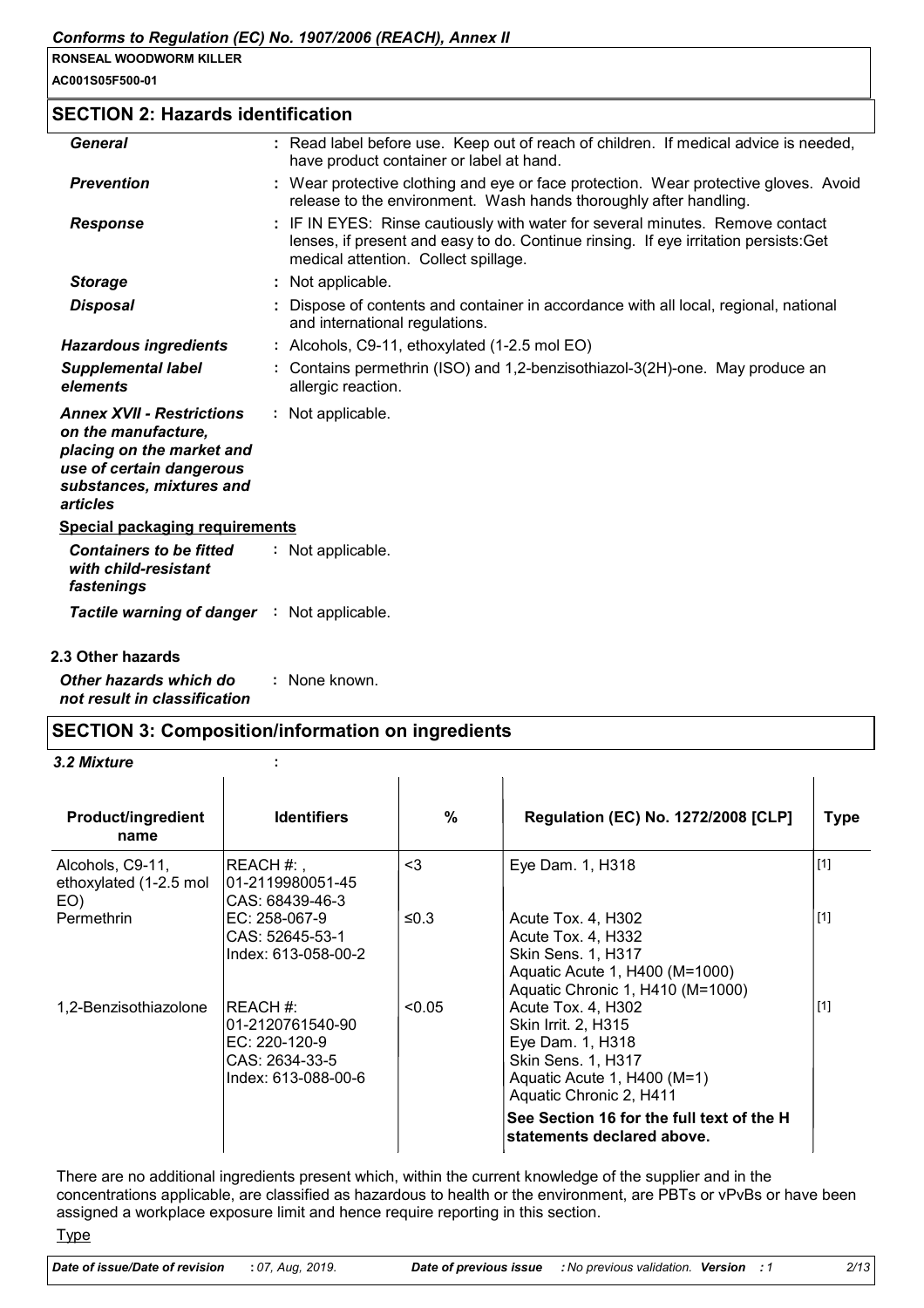**AC001S05F500-01**

## **SECTION 3: Composition/information on ingredients**

[1] Substance classified with a health or environmental hazard

[2] Substance with a workplace exposure limit

[3] Substance meets the criteria for PBT according to Regulation (EC) No. 1907/2006, Annex XIII

[4] Substance meets the criteria for vPvB according to Regulation (EC) No. 1907/2006, Annex XIII

[5] Substance of equivalent concern

[6] Additional disclosure due to company policy

Occupational exposure limits, if available, are listed in Section 8.

## **SECTION 4: First aid measures**

## *4.1 Description of first aid measures*

| General                           | : In all cases of doubt, or when symptoms persist, seek medical attention. Never give<br>anything by mouth to an unconscious person. If unconscious, place in recovery<br>position and seek medical advice. |
|-----------------------------------|-------------------------------------------------------------------------------------------------------------------------------------------------------------------------------------------------------------|
| Eye contact                       | : Remove contact lenses, irrigate copiously with clean, fresh water, holding the<br>eyelids apart for at least 10 minutes and seek immediate medical advice.                                                |
| <b>Inhalation</b>                 | : Remove to fresh air. Keep person warm and at rest. If not breathing, if breathing is<br>irregular or if respiratory arrest occurs, provide artificial respiration or oxygen by<br>trained personnel.      |
| <b>Skin contact</b>               | : Remove contaminated clothing and shoes. Wash skin thoroughly with soap and<br>water or use recognised skin cleanser. Do NOT use solvents or thinners.                                                     |
| <b>Ingestion</b>                  | : If swallowed, seek medical advice immediately and show the container or label.<br>Keep person warm and at rest. Do NOT induce vomiting.                                                                   |
| <b>Protection of first-aiders</b> | : No action shall be taken involving any personal risk or without suitable training. It<br>may be dangerous to the person providing aid to give mouth-to-mouth resuscitation.                               |

## *4.2 Most important symptoms and effects, both acute and delayed*

There are no data available on the mixture itself. The mixture has been assessed following the conventional method of the CLP Regulation (EC) No 1272/2008 and is classified for toxicological properties accordingly. See Sections 2 and 3 for details.

Exposure to component solvent vapour concentrations in excess of the stated occupational exposure limit may result in adverse health effects such as mucous membrane and respiratory system irritation and adverse effects on the kidneys, liver and central nervous system. Symptoms and signs include headache, dizziness, fatigue, muscular weakness, drowsiness and, in extreme cases, loss of consciousness.

Solvents may cause some of the above effects by absorption through the skin. Repeated or prolonged contact with the mixture may cause removal of natural fat from the skin, resulting in non-allergic contact dermatitis and absorption through the skin.

If splashed in the eyes, the liquid may cause irritation and reversible damage.

This takes into account, where known, delayed and immediate effects and also chronic effects of components from short-term and long-term exposure by oral, inhalation and dermal routes of exposure and eye contact.

Contains permethrin (ISO), 1,2-benzisothiazol-3(2H)-one. May produce an allergic reaction.

## *4.3 Indication of any immediate medical attention and special treatment needed*

| <b>Notes to physician</b> | Treat symptomatically. Contact poison treatment specialist immediately if large |
|---------------------------|---------------------------------------------------------------------------------|
|                           | quantities have been ingested or inhaled.                                       |

*Specific treatments* **:** No specific treatment.

See toxicological information (Section 11)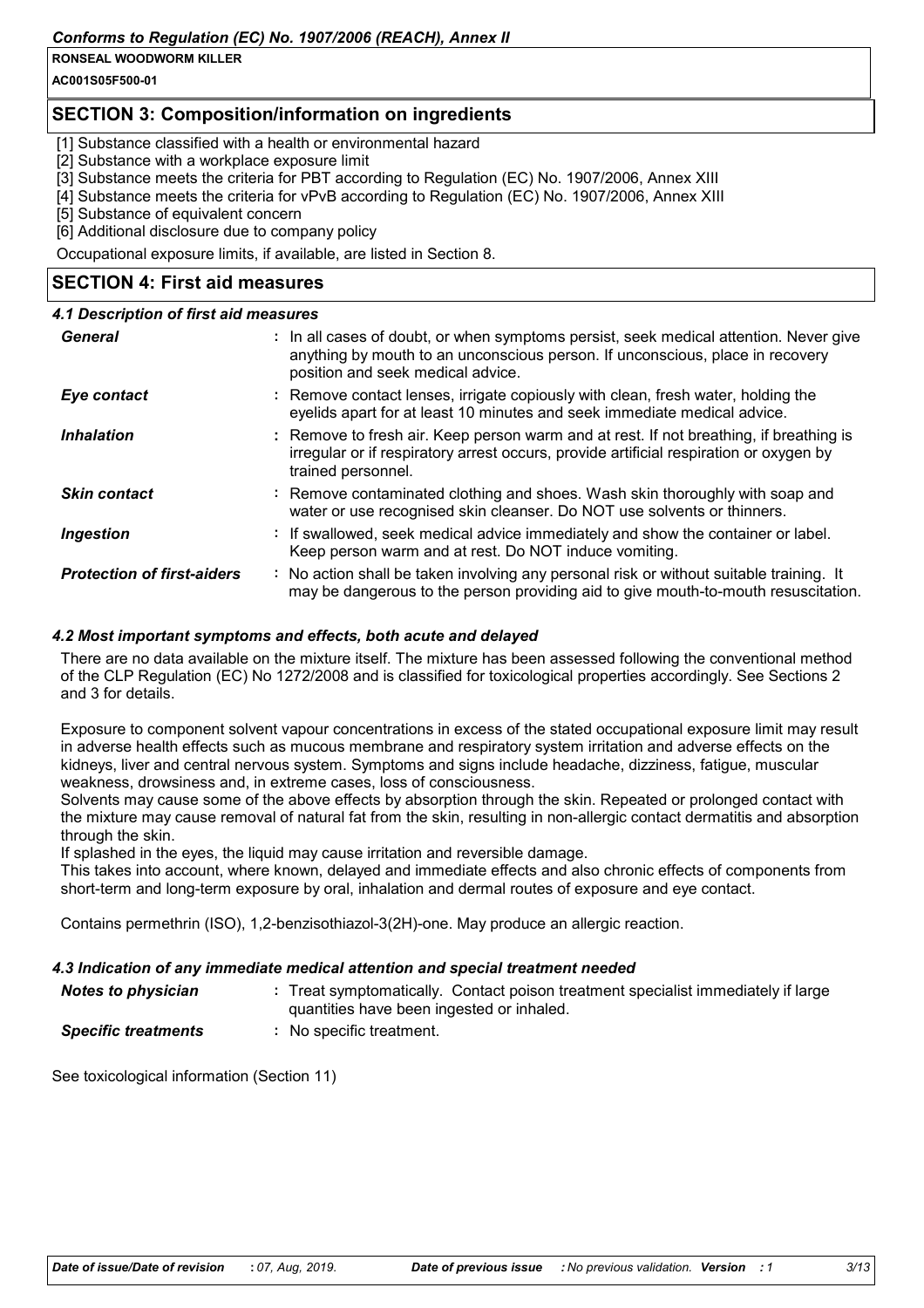#### **RONSEAL WOODWORM KILLER AC001S05F500-01**

## **SECTION 5: Firefighting measures**

| 5.1 Extinguishing media<br><b>Suitable extinguishing</b><br>media | : Recommended: alcohol-resistant foam, carbon dioxide, powders.                                                              |  |  |
|-------------------------------------------------------------------|------------------------------------------------------------------------------------------------------------------------------|--|--|
| Unsuitable extinguishing<br>media                                 | : Do not use water jet.                                                                                                      |  |  |
|                                                                   | 5.2 Special hazards arising from the substance or mixture                                                                    |  |  |
| <b>Hazards from the</b><br>substance or mixture                   | : Fire will produce dense black smoke. Exposure to decomposition products may<br>cause a health hazard.                      |  |  |
| <b>Hazardous combustion</b><br>products                           | : Decomposition products may include the following materials: carbon monoxide,<br>carbon dioxide, smoke, oxides of nitrogen. |  |  |
| 5.3 Advice for firefighters                                       |                                                                                                                              |  |  |
| <b>Special protective actions</b><br>for fire-fighters            | : Cool closed containers exposed to fire with water. Do not release runoff from fire to<br>drains or watercourses.           |  |  |
| <b>Special protective</b><br>equipment for fire-fighters          | : Fire-fighters should wear positive pressure self-contained breathing apparatus<br>(SCBA) and full turnout gear.            |  |  |

# **SECTION 6: Accidental release measures**

#### Due to the organic solvents content of the mixture:

| 6.1 Personal precautions, protective equipment and emergency procedures |  |                                                                                                                                                                                                                                                                                    |  |
|-------------------------------------------------------------------------|--|------------------------------------------------------------------------------------------------------------------------------------------------------------------------------------------------------------------------------------------------------------------------------------|--|
| For non-emergency<br>personnel                                          |  | : Exclude sources of ignition and ventilate the area. Avoid breathing vapour or mist.<br>Refer to protective measures listed in sections 7 and 8.                                                                                                                                  |  |
|                                                                         |  | Keep unnecessary and unprotected personnel from entering.                                                                                                                                                                                                                          |  |
| For emergency responders :                                              |  | If specialised clothing is required to deal with the spillage, take note of any<br>information in Section 8 on suitable and unsuitable materials. See also the<br>information in "For non-emergency personnel".                                                                    |  |
| <b>6.2 Environmental</b><br>precautions                                 |  | : Do not allow to enter drains or watercourses. If the product contaminates lakes,<br>rivers, or sewers, inform the appropriate authorities in accordance with local<br>regulations.                                                                                               |  |
| 6.3 Methods and material<br>for containment and<br>cleaning up          |  | : Contain and collect spillage with non-combustible, absorbent material e.g. sand,<br>earth, vermiculite or diatomaceous earth and place in container for disposal<br>according to local regulations (see Section 13). Preferably clean with a detergent.<br>Avoid using solvents. |  |
| 6.4 Reference to other<br><b>sections</b>                               |  | : See Section 1 for emergency contact information.<br>See Section 8 for information on appropriate personal protective equipment.<br>See Section 13 for additional waste treatment information.                                                                                    |  |

## **SECTION 7: Handling and storage**

The information in this section contains generic advice and guidance. The list of Identified Uses in Section 1 should be consulted for any available use-specific information provided in the Exposure Scenario(s).

| 7.1 Precautions for safe<br>handling | : Due to the organic solvents content of the mixture: |                                                                                                                                                                                                                                                                                                                                                                                     |                                     |  |      |  |  |
|--------------------------------------|-------------------------------------------------------|-------------------------------------------------------------------------------------------------------------------------------------------------------------------------------------------------------------------------------------------------------------------------------------------------------------------------------------------------------------------------------------|-------------------------------------|--|------|--|--|
|                                      |                                                       | Prevent the creation of flammable or explosive concentrations of vapours in air and<br>avoid vapour concentrations higher than the occupational exposure limits.<br>In addition, the product should only be used in areas from which all naked lights and<br>other sources of ignition have been excluded. Electrical equipment should be<br>protected to the appropriate standard. |                                     |  |      |  |  |
|                                      | sanding.                                              | Keep away from heat, sparks and flame. No sparking tools should be used.<br>Avoid contact with skin and eyes. Avoid the inhalation of dust, particulates, spray or<br>mist arising from the application of this mixture. Avoid inhalation of dust from                                                                                                                              |                                     |  |      |  |  |
| Date of issue/Date of revision       | : 07. Aug. 2019.                                      | Date of previous issue                                                                                                                                                                                                                                                                                                                                                              | No previous validation. Version : 1 |  | 4/13 |  |  |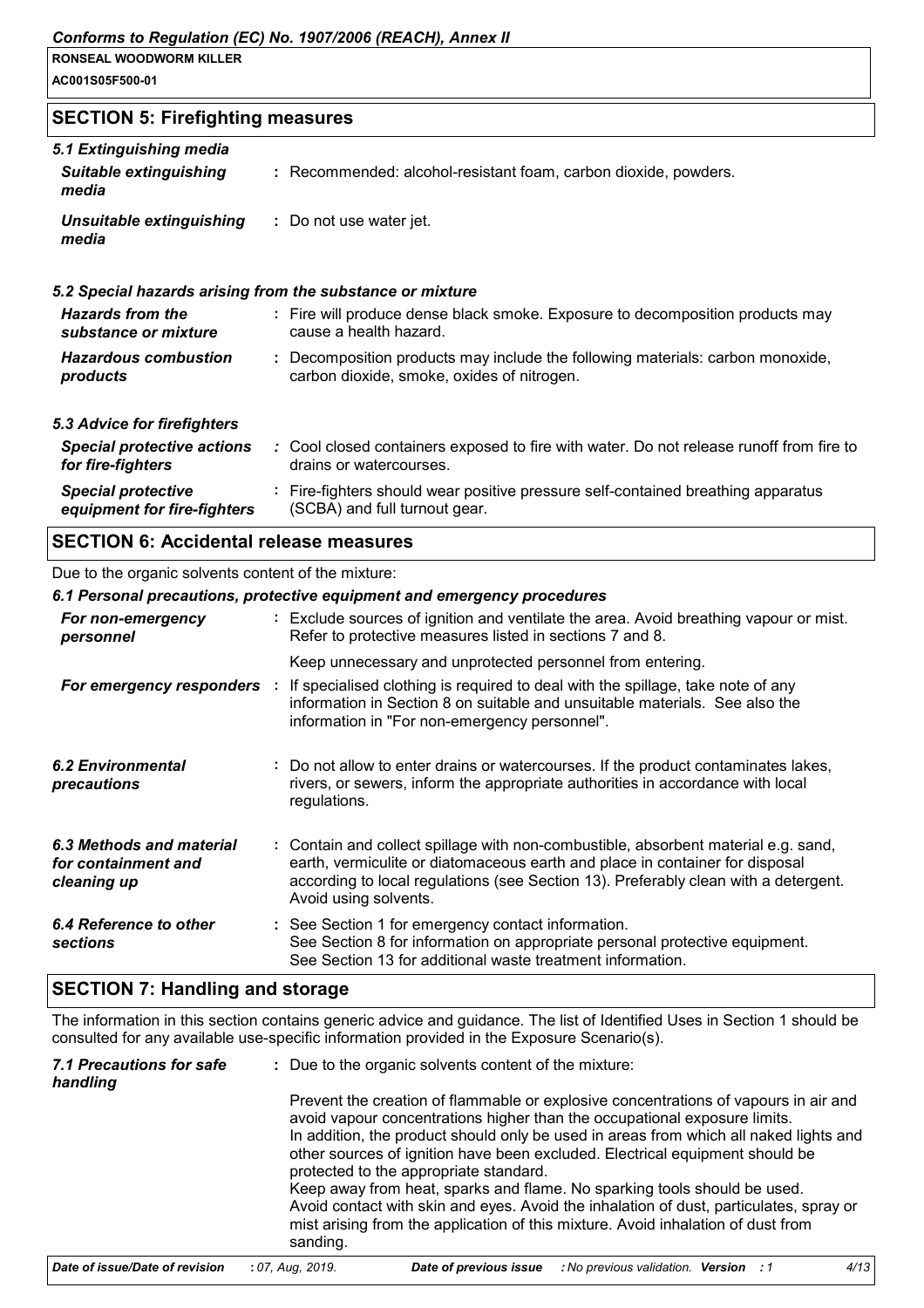**AC001S05F500-01**

## **SECTION 7: Handling and storage**

|                                                                               | Eating, drinking and smoking should be prohibited in areas where this material is<br>handled, stored and processed.<br>Put on appropriate personal protective equipment (see Section 8).<br>Never use pressure to empty. Container is not a pressure vessel.<br>Always keep in containers made from the same material as the original one.<br>Comply with the health and safety at work laws.<br>Information on fire and explosion protection<br>Vapours are heavier than air and may spread along floors. Vapours may form<br>explosive mixtures with air. |
|-------------------------------------------------------------------------------|-------------------------------------------------------------------------------------------------------------------------------------------------------------------------------------------------------------------------------------------------------------------------------------------------------------------------------------------------------------------------------------------------------------------------------------------------------------------------------------------------------------------------------------------------------------|
| 7.2 Conditions for safe<br>storage, including any<br><i>incompatibilities</i> | : Store in accordance with local regulations.<br>Notes on joint storage<br>Keep away from: oxidising agents, strong alkalis, strong acids.<br>Additional information on storage conditions<br>Observe label precautions. Store in a dry, cool and well-ventilated area. Keep away<br>from heat and direct sunlight.<br>Keep container tightly closed.<br>Keep away from sources of ignition. No smoking. Prevent unauthorised access.<br>Containers that have been opened must be carefully resealed and kept upright to<br>prevent leakage.                |
|                                                                               | Contaminated absorbent material may pose the same hazard as the spilt product.                                                                                                                                                                                                                                                                                                                                                                                                                                                                              |
|                                                                               | Store above $5^{\circ}C$ (42 $^{\circ}F$ ) Protect from frost.                                                                                                                                                                                                                                                                                                                                                                                                                                                                                              |
| 7.3 Specific end use(s)                                                       |                                                                                                                                                                                                                                                                                                                                                                                                                                                                                                                                                             |
| <b>Recommendations</b>                                                        | : Not available.                                                                                                                                                                                                                                                                                                                                                                                                                                                                                                                                            |
| Industrial sector specific                                                    | : Not available.                                                                                                                                                                                                                                                                                                                                                                                                                                                                                                                                            |

## *solutions*

Good housekeeping standards, regular safe removal of waste materials and regular maintenance of spray booth filters will minimise the risks of spontaneous combustion and other fire hazards.

#### *Before use of this material please refer to the Exposure Scenario(s) if attached for the specific end use, control measures and additional PPE considerations.*

## **SECTION 8: Exposure controls/personal protection**

The information in this section contains generic advice and guidance. The list of Identified Uses in Section 1 should be consulted for any available use-specific information provided in the Exposure Scenario(s).

#### *8.1 Control parameters*

#### **Occupational exposure limits**

No exposure limit value known.

| <b>Recommended monitoring</b><br>procedures | : If this product contains ingredients with exposure limits, personal, workplace<br>atmosphere or biological monitoring may be required to determine the effectiveness<br>of the ventilation or other control measures and/or the necessity to use respiratory<br>protective equipment. Reference should be made to monitoring standards, such as<br>the following: European Standard EN 689 (Workplace atmospheres - Guidance for<br>the assessment of exposure by inhalation to chemical agents for comparison with<br>limit values and measurement strategy) European Standard EN 14042 (Workplace<br>atmospheres - Guide for the application and use of procedures for the assessment<br>of exposure to chemical and biological agents) European Standard EN 482<br>(Workplace atmospheres - General requirements for the performance of procedures<br>for the measurement of chemical agents) Reference to national guidance<br>documents for methods for the determination of hazardous substances will also be<br>required. |
|---------------------------------------------|------------------------------------------------------------------------------------------------------------------------------------------------------------------------------------------------------------------------------------------------------------------------------------------------------------------------------------------------------------------------------------------------------------------------------------------------------------------------------------------------------------------------------------------------------------------------------------------------------------------------------------------------------------------------------------------------------------------------------------------------------------------------------------------------------------------------------------------------------------------------------------------------------------------------------------------------------------------------------------------------------------------------------------|
|---------------------------------------------|------------------------------------------------------------------------------------------------------------------------------------------------------------------------------------------------------------------------------------------------------------------------------------------------------------------------------------------------------------------------------------------------------------------------------------------------------------------------------------------------------------------------------------------------------------------------------------------------------------------------------------------------------------------------------------------------------------------------------------------------------------------------------------------------------------------------------------------------------------------------------------------------------------------------------------------------------------------------------------------------------------------------------------|

#### **DNELs/DMELs**

No DNELs/DMELs available.

#### **PNECs**

No PNECs available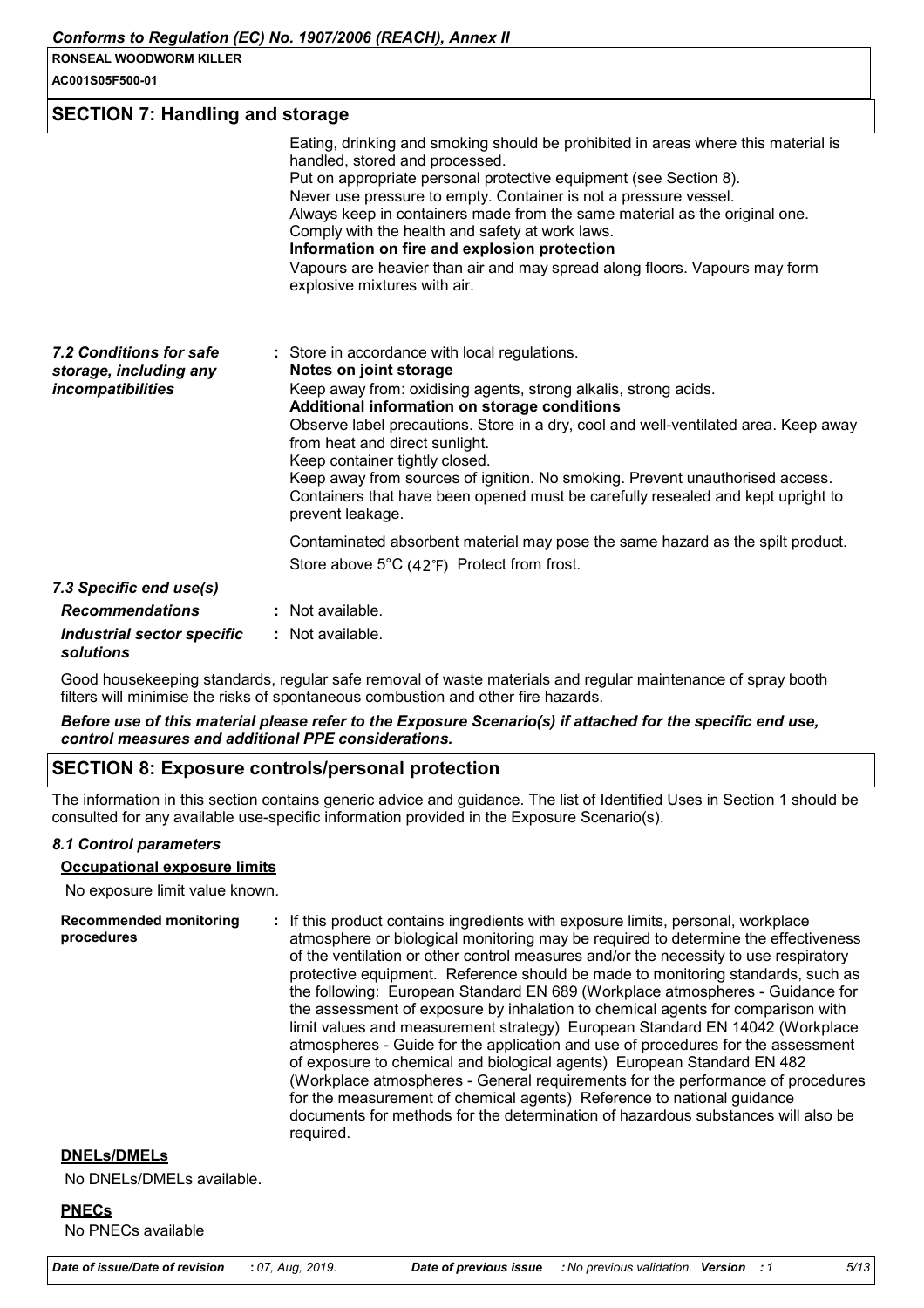**AC001S05F500-01**

## **SECTION 8: Exposure controls/personal protection**

| 8.2 Exposure controls                      |                                                                                                                                                                                                                                                                                                                                                                                                               |
|--------------------------------------------|---------------------------------------------------------------------------------------------------------------------------------------------------------------------------------------------------------------------------------------------------------------------------------------------------------------------------------------------------------------------------------------------------------------|
| <b>Appropriate engineering</b><br>controls | : Provide adequate ventilation. Where reasonably practicable, this should be<br>achieved by the use of local exhaust ventilation and good general extraction. If<br>these are not sufficient to maintain concentrations of particulates and solvent<br>vapours below the OEL, suitable respiratory protection must be worn.<br>: Users are advised to consider national Occupational Exposure Limits or other |
|                                            | equivalent values.                                                                                                                                                                                                                                                                                                                                                                                            |
| <b>Individual protection measures</b>      |                                                                                                                                                                                                                                                                                                                                                                                                               |
| <b>Hygiene measures</b>                    | : Wash hands, forearms and face thoroughly after handling chemical products, before<br>eating, smoking and using the lavatory and at the end of the working period.<br>Appropriate techniques should be used to remove potentially contaminated clothing.<br>Wash contaminated clothing before reusing. Ensure that eyewash stations and<br>safety showers are close to the workstation location.             |
| <b>Eye/face protection</b>                 | : Use safety eyewear designed to protect against splash of liquids.                                                                                                                                                                                                                                                                                                                                           |
| <b>Skin protection</b>                     |                                                                                                                                                                                                                                                                                                                                                                                                               |
| <b>Hand protection</b>                     | : Wear suitable gloves tested to EN374.                                                                                                                                                                                                                                                                                                                                                                       |
| <b>Gloves</b>                              | : Short term exposure less than 10 minutes Continuous use Nitrile gloves.                                                                                                                                                                                                                                                                                                                                     |
|                                            | Long Term Exposure Spill / For prolonged or repeated handling, use PE / PE<br>Laminate gloves > 8 hours (breakthrough time).                                                                                                                                                                                                                                                                                  |
|                                            | There is no one glove material or combination of materials that will give unlimited<br>resistance to any individual or combination of chemicals.<br>The breakthrough time must be greater than the end use time of the product.                                                                                                                                                                               |
|                                            | The instructions and information provided by the glove manufacturer on use,<br>storage, maintenance and replacement must be followed.                                                                                                                                                                                                                                                                         |
|                                            | Gloves should be replaced regularly and if there is any sign of damage to the glove<br>material.<br>Always ensure that gloves are free from defects and that they are stored and used                                                                                                                                                                                                                         |
|                                            | correctly.<br>The performance or effectiveness of the glove may be reduced by physical/chemical                                                                                                                                                                                                                                                                                                               |
|                                            | damage and poor maintenance.<br>Barrier creams may help to protect the exposed areas of the skin but should not be                                                                                                                                                                                                                                                                                            |
|                                            | applied once exposure has occurred.<br>The user must check that the final choice of type of glove selected for handling this<br>product is the most appropriate and takes into account the particular conditions of<br>use, as included in the user's risk assessment.                                                                                                                                        |
| <b>Body protection</b>                     | Personnel should wear protective clothing.                                                                                                                                                                                                                                                                                                                                                                    |
|                                            | : Personal protective equipment for the body should be selected based on the task<br>being performed and the risks involved and should be approved by a specialist<br>before handling this product.                                                                                                                                                                                                           |
| <b>Other skin protection</b>               | : Appropriate footwear and any additional skin protection measures should be<br>selected based on the task being performed and the risks involved and should be<br>approved by a specialist before handling this product.                                                                                                                                                                                     |
| <b>Respiratory protection</b>              | : Use a properly fitted, particulate filter respirator complying with an approved<br>standard if a risk assessment indicates this is necessary. Recommended: A2P2<br>(EN14387). Respirator selection must be based on known or anticipated exposure<br>levels, the hazards of the product and the safe working limits of the selected<br>respirator.                                                          |
| <b>Environmental exposure</b><br>controls  | Do not allow to enter drains or watercourses.                                                                                                                                                                                                                                                                                                                                                                 |
|                                            |                                                                                                                                                                                                                                                                                                                                                                                                               |

*Before use of this material please refer to the Exposure Scenario(s) if attached for the specific end use, control measures and additional PPE considerations. The information contained in this safety data sheet does not constitute the user's own assessment of workplace risks, as required by other health and safety legislation. The provisions of the national health and safety at work regulations apply to the use of this product at work.*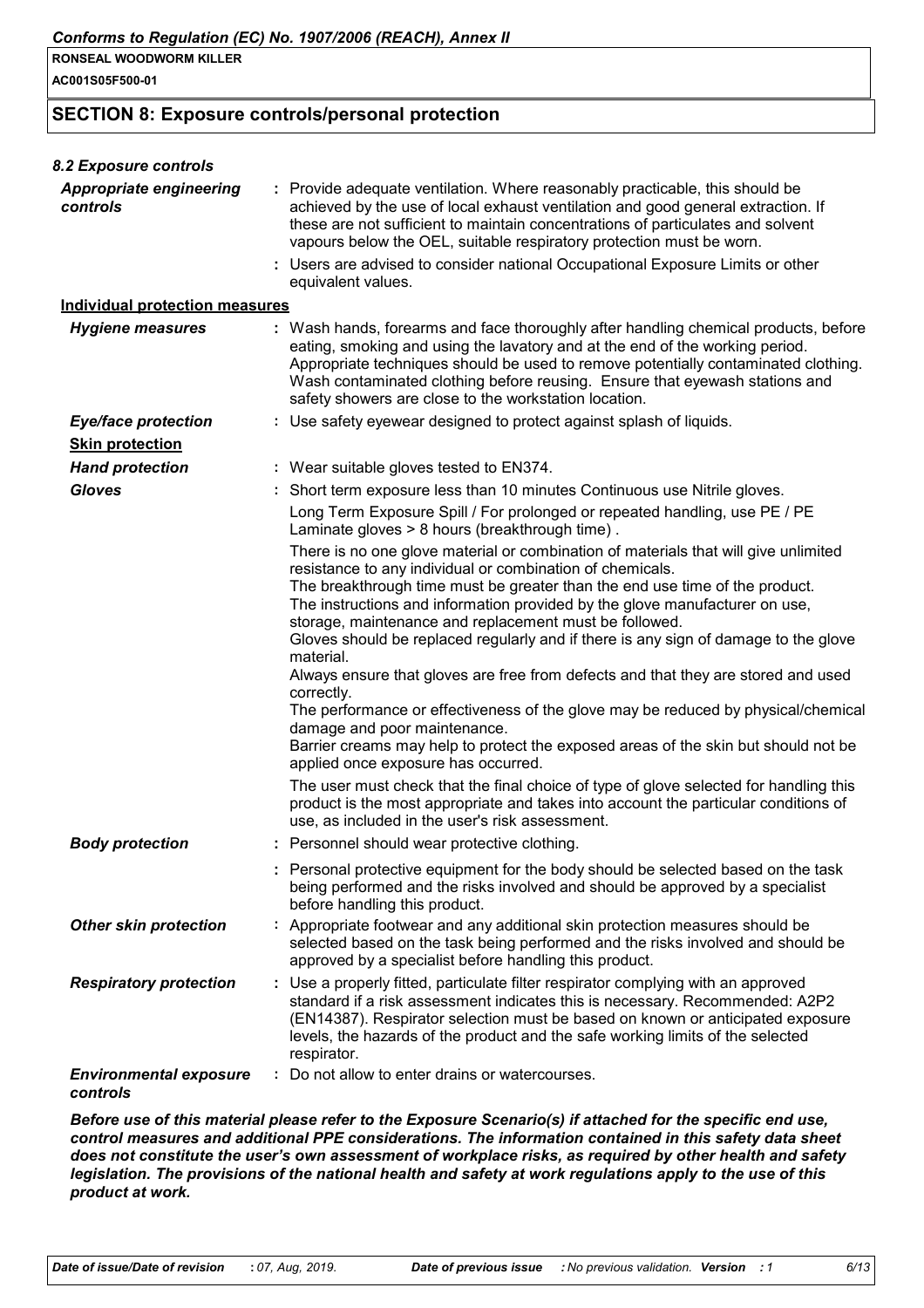**AC001S05F500-01**

# **SECTION 9: Physical and chemical properties**

| 9.1 Information on basic physical and chemical properties |                                                                                                                                     |
|-----------------------------------------------------------|-------------------------------------------------------------------------------------------------------------------------------------|
| <b>Appearance</b>                                         |                                                                                                                                     |
| <b>Physical state</b>                                     | Liquid.                                                                                                                             |
| <b>Colour</b>                                             | Off-white.                                                                                                                          |
| <b>Odour</b>                                              | Mild.                                                                                                                               |
| <b>Odour threshold</b>                                    | Not relevant/applicable due to nature of the product.                                                                               |
| pH                                                        | Not Available (Not Tested).                                                                                                         |
| Melting point/freezing point                              | Not relevant/applicable due to nature of the product.                                                                               |
| Initial boiling point and<br>boiling range                | $: 100^{\circ}$ C                                                                                                                   |
| <b>Flash point</b>                                        | : Closed cup: $>93.3^{\circ}$ C                                                                                                     |
| <b>Evaporation rate</b>                                   | Slower than Ether Phase                                                                                                             |
| <b>Flammability (solid, gas)</b>                          | : Not relevant/applicable due to nature of the product.                                                                             |
| <b>Upper/lower flammability or</b><br>explosive limits    | ÷                                                                                                                                   |
| Vapour pressure                                           | : 2.3 kPa [at 20 $^{\circ}$ C]                                                                                                      |
| <b>Vapour density</b>                                     | : Not relevant/applicable due to nature of the product.                                                                             |
| <b>Relative density</b>                                   | 1.001401963                                                                                                                         |
| Solubility(ies)                                           | Not relevant/applicable due to nature of the product.                                                                               |
| Solubility in water                                       | : Not relevant/applicable due to nature of the product.                                                                             |
| water                                                     | <b>Partition coefficient: n-octanol/</b> : Not relevant/applicable due to nature of the product.                                    |
| <b>Auto-ignition temperature</b>                          | : Not Available (Not Tested).                                                                                                       |
| <b>Decomposition temperature</b>                          | Not relevant/applicable due to nature of the product.                                                                               |
| <b>Viscosity</b>                                          | Kinematic (40 $^{\circ}$ C): >0.205 cm <sup>2</sup> /s                                                                              |
| <b>Explosive properties</b>                               | : Under normal conditions of storage and use, hazardous reactions will not occur.                                                   |
| <b>Oxidising properties</b>                               | : Under normal conditions of storage and use, hazardous reactions will not occur.                                                   |
|                                                           |                                                                                                                                     |
| 9.2 Other information                                     |                                                                                                                                     |
| <b>Aerosol product</b>                                    |                                                                                                                                     |
| <b>Heat of combustion</b>                                 | $: 0.838$ kJ/g                                                                                                                      |
| <b>SECTION 10: Stability and reactivity</b>               |                                                                                                                                     |
|                                                           |                                                                                                                                     |
| 10.1 Reactivity                                           | : No specific test data related to reactivity available for this product or its ingredients.                                        |
| <b>10.2 Chemical stability</b>                            | : Stable under recommended storage and handling conditions (see Section 7).                                                         |
| 10.3 Possibility of<br>hazardous reactions                | : No specific test data related to reactivity available for this product or its ingredients.                                        |
|                                                           | Under normal conditions of storage and use, hazardous reactions will not occur.                                                     |
| 10.4 Conditions to avoid                                  | When exposed to high temperatures may produce hazardous decomposition<br>products.                                                  |
| 10.5 Incompatible materials                               | : Keep away from the following materials to prevent strong exothermic reactions:<br>oxidising agents, strong alkalis, strong acids. |
| 10.6 Hazardous<br>decomposition products                  | Decomposition products may include the following materials: carbon monoxide,<br>carbon dioxide, smoke, oxides of nitrogen.          |

| Date of issue/Date of revision : 07, Aug, 2019. |  | <b>Date of previous issue</b> : No previous validation. <b>Version</b> . |  |  |  | 7/13 |
|-------------------------------------------------|--|--------------------------------------------------------------------------|--|--|--|------|
|-------------------------------------------------|--|--------------------------------------------------------------------------|--|--|--|------|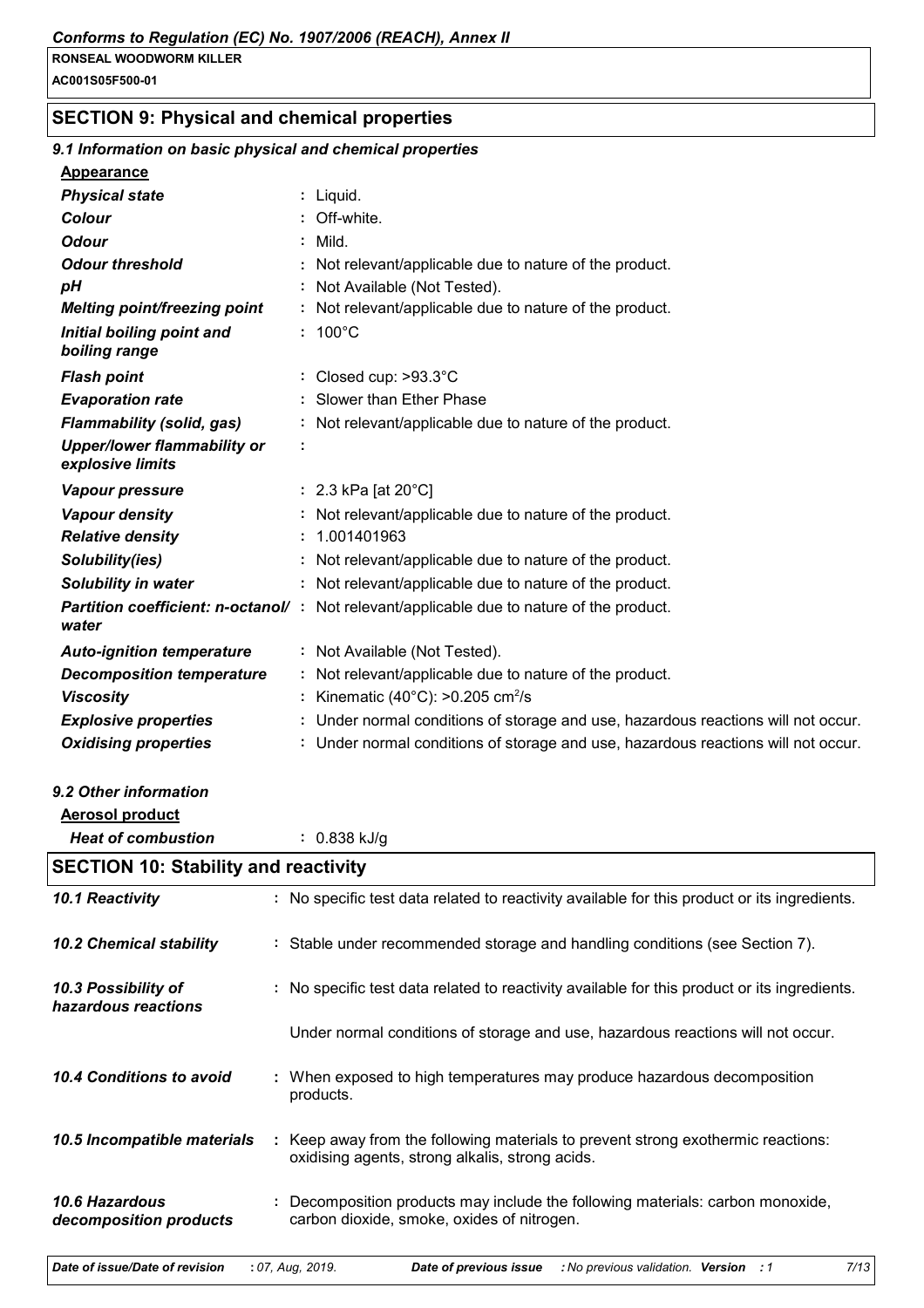**AC001S05F500-01**

## **SECTION 10: Stability and reactivity**

*Refer to Section 7: HANDLING AND STORAGE and Section 8: EXPOSURE CONTROLS/PERSONAL PROTECTION for additional handling information and protection of employees.*

## **SECTION 11: Toxicological information**

## *11.1 Information on toxicological effects*

There are no data available on the mixture itself. The mixture has been assessed following the conventional method of the CLP Regulation (EC) No 1272/2008 and is classified for toxicological properties accordingly. See Sections 2 and 3 for details.

Exposure to component solvent vapour concentrations in excess of the stated occupational exposure limit may result in adverse health effects such as mucous membrane and respiratory system irritation and adverse effects on the kidneys, liver and central nervous system. Symptoms and signs include headache, dizziness, fatigue, muscular weakness, drowsiness and, in extreme cases, loss of consciousness.

Solvents may cause some of the above effects by absorption through the skin. Repeated or prolonged contact with the mixture may cause removal of natural fat from the skin, resulting in non-allergic contact dermatitis and absorption through the skin.

If splashed in the eyes, the liquid may cause irritation and reversible damage.

This takes into account, where known, delayed and immediate effects and also chronic effects of components from short-term and long-term exposure by oral, inhalation and dermal routes of exposure and eye contact.

Contains permethrin (ISO), 1,2-benzisothiazol-3(2H)-one. May produce an allergic reaction.

#### **Acute toxicity**

| <b>Product/ingredient name</b>                 | <b>Result</b>            | <b>Species</b> | <b>Dose</b>             | <b>Exposure</b> |
|------------------------------------------------|--------------------------|----------------|-------------------------|-----------------|
| Alcohols, C9-11,<br>ethoxylated (1-2.5 mol EO) | LD50 Oral                | Rat            | 1378 mg/kg              |                 |
| Permethrin                                     | LD50 Dermal<br>LD50 Oral | Rat<br>Rat     | 1750 mg/kg<br>383 mg/kg |                 |
| 1,2-Benzisothiazolone                          | LD50 Oral                | Rat            | 1020 mg/kg              |                 |

## **Acute toxicity estimates**

No data available

## **Irritation/Corrosion**

| Product/ingredient name                            | <b>Result</b>        |                        | <b>Species</b> | <b>Score</b>             | <b>Exposure</b>                     | <b>Observation</b> |
|----------------------------------------------------|----------------------|------------------------|----------------|--------------------------|-------------------------------------|--------------------|
| Permethrin                                         | Skin - Mild irritant | Rabbit                 |                | $\overline{\phantom{a}}$ | 24 hours 500                        |                    |
| 1,2-Benzisothiazolone                              | Skin - Mild irritant |                        | Human          | $\overline{\phantom{a}}$ | milligrams<br>48 hours 5<br>Percent |                    |
| <b>Conclusion/Summary</b>                          | : Not available.     |                        |                |                          |                                     |                    |
| <b>Sensitisation</b>                               |                      |                        |                |                          |                                     |                    |
| <b>Conclusion/Summary</b>                          | : Not available.     |                        |                |                          |                                     |                    |
| <b>Mutagenicity</b><br>No data available           |                      |                        |                |                          |                                     |                    |
| Carcinogenicity                                    |                      |                        |                |                          |                                     |                    |
| No data available                                  |                      |                        |                |                          |                                     |                    |
| <b>Reproductive toxicity</b>                       |                      |                        |                |                          |                                     |                    |
| No data available                                  |                      |                        |                |                          |                                     |                    |
| <b>Teratogenicity</b>                              |                      |                        |                |                          |                                     |                    |
| No data available                                  |                      |                        |                |                          |                                     |                    |
| Specific target organ toxicity (single exposure)   |                      |                        |                |                          |                                     |                    |
| No data available                                  |                      |                        |                |                          |                                     |                    |
| Specific target organ toxicity (repeated exposure) |                      |                        |                |                          |                                     |                    |
| No data available                                  |                      |                        |                |                          |                                     |                    |
| Date of issue/Date of revision                     | : 07, Aug, 2019.     | Date of previous issue |                |                          | No previous validation. Version : 1 | 8/13               |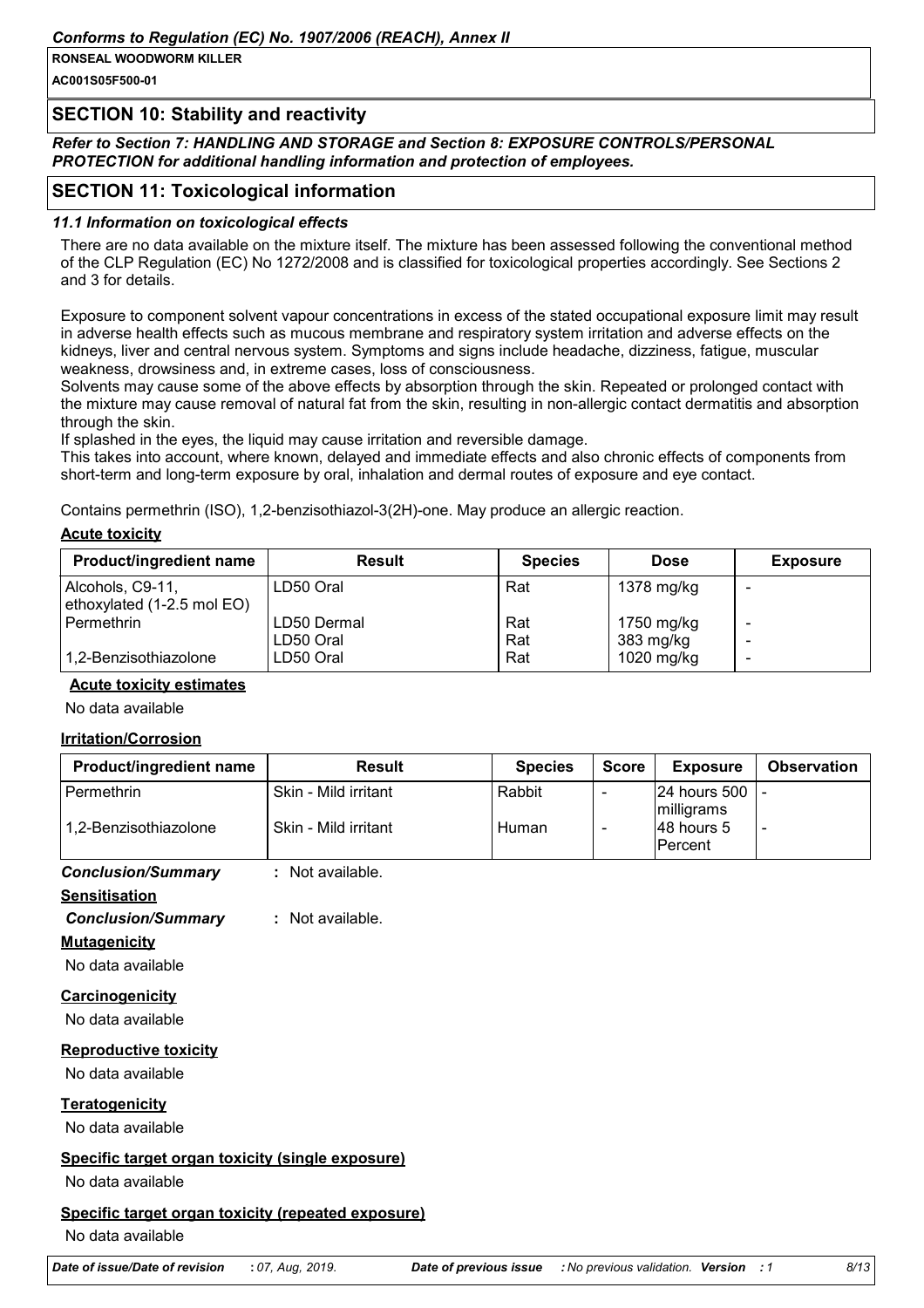## *Conforms to Regulation (EC) No. 1907/2006 (REACH), Annex II*

#### **RONSEAL WOODWORM KILLER**

**AC001S05F500-01**

## **SECTION 11: Toxicological information**

## **Aspiration hazard**

No data available

*Other information* **:**

: Not available.

## **SECTION 12: Ecological information**

#### *12.1 Toxicity*

There are no data available on the mixture itself. Do not allow to enter drains or watercourses.

Procedure used to derive the classification according to Regulation (EC) No. 1272/2008 [CLP/GHS]. See Sections 2 and 3 for details.

| Product/ingredient name                        | <b>Result</b>                        | <b>Species</b>                                             | <b>Exposure</b> |
|------------------------------------------------|--------------------------------------|------------------------------------------------------------|-----------------|
| Alcohols, C9-11,<br>ethoxylated (1-2.5 mol EO) | Acute EC50 5.36 mg/l Fresh water     | Crustaceans - Ceriodaphnia<br>dubia - Neonate              | 48 hours        |
|                                                | Acute EC50 2686 µg/l Fresh water     | Daphnia - Daphnia magna -<br><b>Neonate</b>                | 48 hours        |
|                                                | Acute LC50 8500 µg/l Fresh water     | Fish - Pimephales promelas                                 | 96 hours        |
| Permethrin                                     | Acute EC50 68 µg/l Marine water      | Algae - Skeletonema costatum -<br>Exponential growth phase | 96 hours        |
|                                                | Acute EC50 0.11 µg/l Fresh water     | Crustaceans - Orconectes<br>immunis                        | 48 hours        |
|                                                | Acute EC50 0.112 ppb Fresh water     | Daphnia - Daphnia magna                                    | 48 hours        |
|                                                | Acute LC50 0.62 µg/l Fresh water     | Fish - Oncorhynchus mykiss                                 | 96 hours        |
|                                                | Chronic NOEC 0.66 µg/l Fresh water   | Fish - Pimephales promelas -<br>Embryo                     | 32 days         |
| 1,2-Benzisothiazolone                          | Acute EC50 97 ppb Fresh water        | Daphnia - Daphnia magna                                    | 48 hours        |
|                                                | Acute LC50 10 to 20 mg/l Fresh water | Crustaceans - Ceriodaphnia<br>dubia                        | 48 hours        |
|                                                | Acute LC50 167 ppb Fresh water       | Fish - Oncorhynchus mykiss                                 | 96 hours        |

## *12.2 Persistence and degradability*

*Conclusion/Summary* **:** Not available.

## *12.3 Bioaccumulative potential*

No data available

| 12.4 Mobility in soil<br><b>Soil/water partition</b><br>coefficient (Koc) | : Not available.                 |
|---------------------------------------------------------------------------|----------------------------------|
| <b>Mobility</b>                                                           | : Not available.                 |
| 12.5 Results of PBT and vPvB assessment                                   |                                  |
|                                                                           | and Article to a contract of the |

| PBT                        | : Not applicable.                                              |
|----------------------------|----------------------------------------------------------------|
| <b>vPvB</b>                | : Not applicable.                                              |
| 12.6 Other adverse effects | : No known significant effects or critical hazards.            |
|                            | $\cdot$ Avoid dionareal of epilt material and runoff and contr |

**:** Avoid dispersal of spilt material and runoff and contact with soil, waterways, drains and sewers.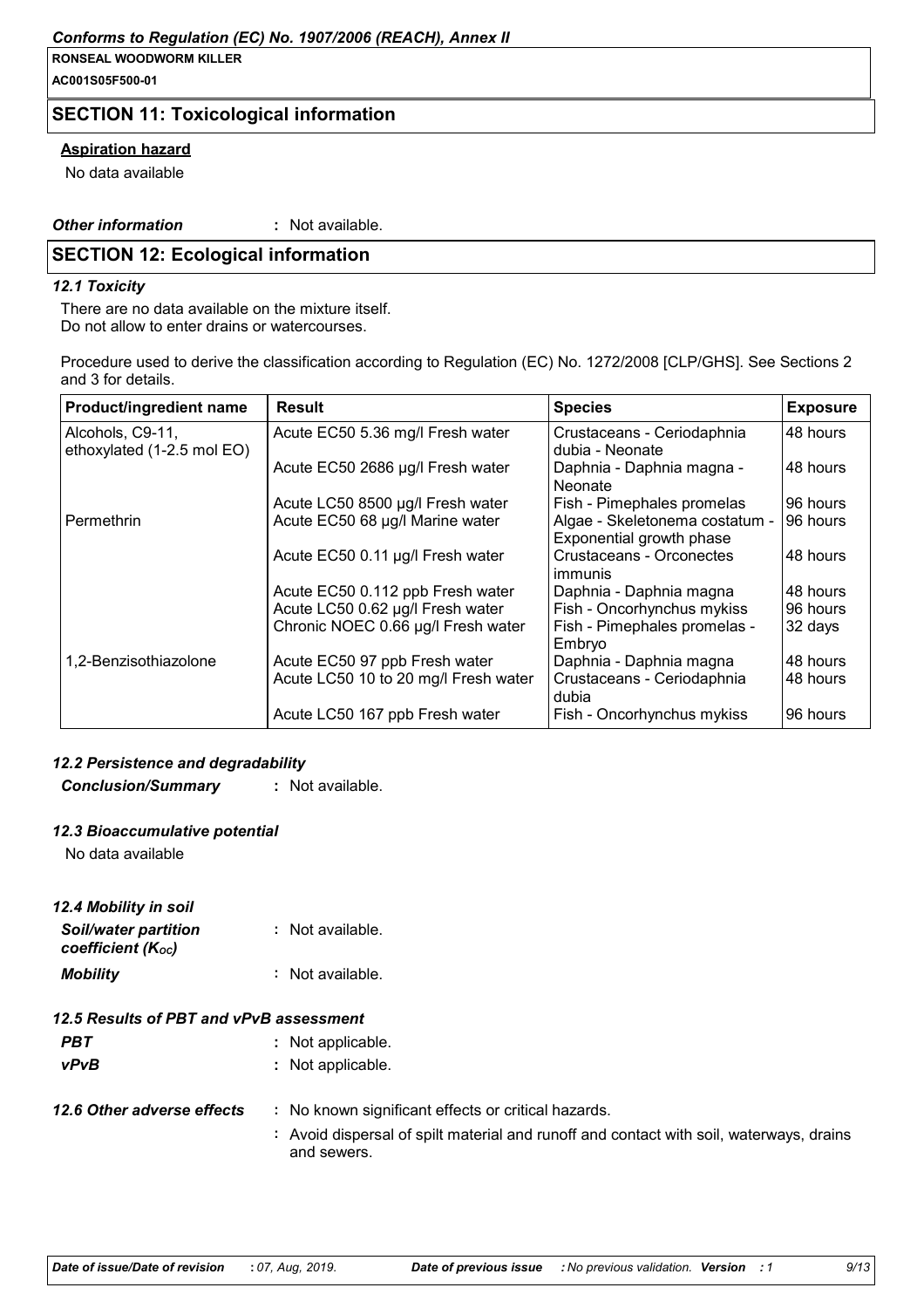**AC001S05F500-01**

## **SECTION 13: Disposal considerations**

## *13.1 Waste treatment methods*

| Product |
|---------|
|---------|

| uuv                            |                                                                                                                                                                                                                                                                                                                                                                                                                                                                                                                                                      |
|--------------------------------|------------------------------------------------------------------------------------------------------------------------------------------------------------------------------------------------------------------------------------------------------------------------------------------------------------------------------------------------------------------------------------------------------------------------------------------------------------------------------------------------------------------------------------------------------|
| <b>Methods of disposal</b>     | : The generation of waste should be avoided or minimised wherever possible.<br>Disposal of this product, solutions and any by-products should at all times comply<br>with the requirements of environmental protection and waste disposal legislation<br>and any regional local authority requirements. Dispose of surplus and non-<br>recyclable products via a licensed waste disposal contractor. Waste should not be<br>disposed of untreated to the sewer unless fully compliant with the requirements of<br>all authorities with jurisdiction. |
| Hazardous waste                | : Yes.                                                                                                                                                                                                                                                                                                                                                                                                                                                                                                                                               |
| <b>Disposal considerations</b> | : Do not allow to enter drains or watercourses.<br>Dispose of according to all federal, state and local applicable regulations.<br>If this product is mixed with other wastes, the original waste product code may no<br>longer apply and the appropriate code should be assigned.<br>For further information, contact your local waste authority.                                                                                                                                                                                                   |

## **European waste catalogue (EWC)**

The European Waste Catalogue classification of this product, when disposed of as waste, is:

| Waste code                        | <b>Waste designation</b>                                                                                                                                                                                                                                                                                                                     |  |  |
|-----------------------------------|----------------------------------------------------------------------------------------------------------------------------------------------------------------------------------------------------------------------------------------------------------------------------------------------------------------------------------------------|--|--|
| 03 02 02*                         | organochlorinated wood preservatives                                                                                                                                                                                                                                                                                                         |  |  |
| Packaging                         |                                                                                                                                                                                                                                                                                                                                              |  |  |
| <b>Methods of disposal</b>        | : The generation of waste should be avoided or minimised wherever possible. Waste<br>packaging should be recycled. Incineration or landfill should only be considered<br>when recycling is not feasible.                                                                                                                                     |  |  |
| <b>Disposal considerations</b>    | : Using information provided in this safety data sheet, advice should be obtained from<br>the relevant waste authority on the classification of empty containers. Empty<br>containers must be scrapped or reconditioned. Dispose of containers contaminated<br>by the product in accordance with local or national legal provisions.         |  |  |
| European waste<br>catalogue (EWC) | : Recycling possible. Ensure packaging is completely empty before recycling.<br>Dispose of uncured residues in the same way as the product itself. Plastic articles<br>15 01 02 - metallic packaging 15 01 04 - mixed packaging 15 01 06. 15 01 10 <sup>*</sup><br>packaging containing residues of or contaminated by hazardous substances  |  |  |
| <b>Special precautions</b>        | : This material and its container must be disposed of in a safe way. Care should be<br>taken when handling emptied containers that have not been cleaned or rinsed out.<br>Empty containers or liners may retain some product residues. Avoid dispersal of<br>spilt material and runoff and contact with soil, waterways, drains and sewers. |  |  |

# **SECTION 14: Transport information**

|                                                 | <b>ADR/RID</b>                                                         | <b>IMDG</b>                                                                                                                                                                                   | <b>IATA</b>                                                                                                   |
|-------------------------------------------------|------------------------------------------------------------------------|-----------------------------------------------------------------------------------------------------------------------------------------------------------------------------------------------|---------------------------------------------------------------------------------------------------------------|
| 14.1 UN number                                  | <b>UN3082</b>                                                          | <b>UN3082</b>                                                                                                                                                                                 | <b>UN3082</b>                                                                                                 |
| 14.2 UN proper<br>shipping name                 | ENVIRONMENTALLY<br>HAZARDOUS SUBSTANCE.<br>LIQUID, N.O.S. (Permethrin) | ENVIRONMENTALLY<br>HAZARDOUS SUBSTANCE.<br>LIQUID, N.O.S. (Alcohols,<br>C9-11, ethoxylated (1-2.5 mol<br>EO)). Marine pollutant<br>(Alcohols, C9-11, ethoxylated<br>$(1-2.5 \text{ mol } EO)$ | ENVIRONMENTALLY<br>HAZARDOUS SUBSTANCE,<br>LIQUID, N.O.S. (Alcohols,<br>C9-11, ethoxylated (1-2.5 mol<br>EO() |
| 14.3 Transport<br>Hazard Class(es)/<br>Label(s) | 9<br>Ł                                                                 | 9<br>$\mathbf{Y}$                                                                                                                                                                             | 9<br>$\bigstar$                                                                                               |
| 14.4 Packing<br>group                           | III                                                                    | Ш                                                                                                                                                                                             | Ш                                                                                                             |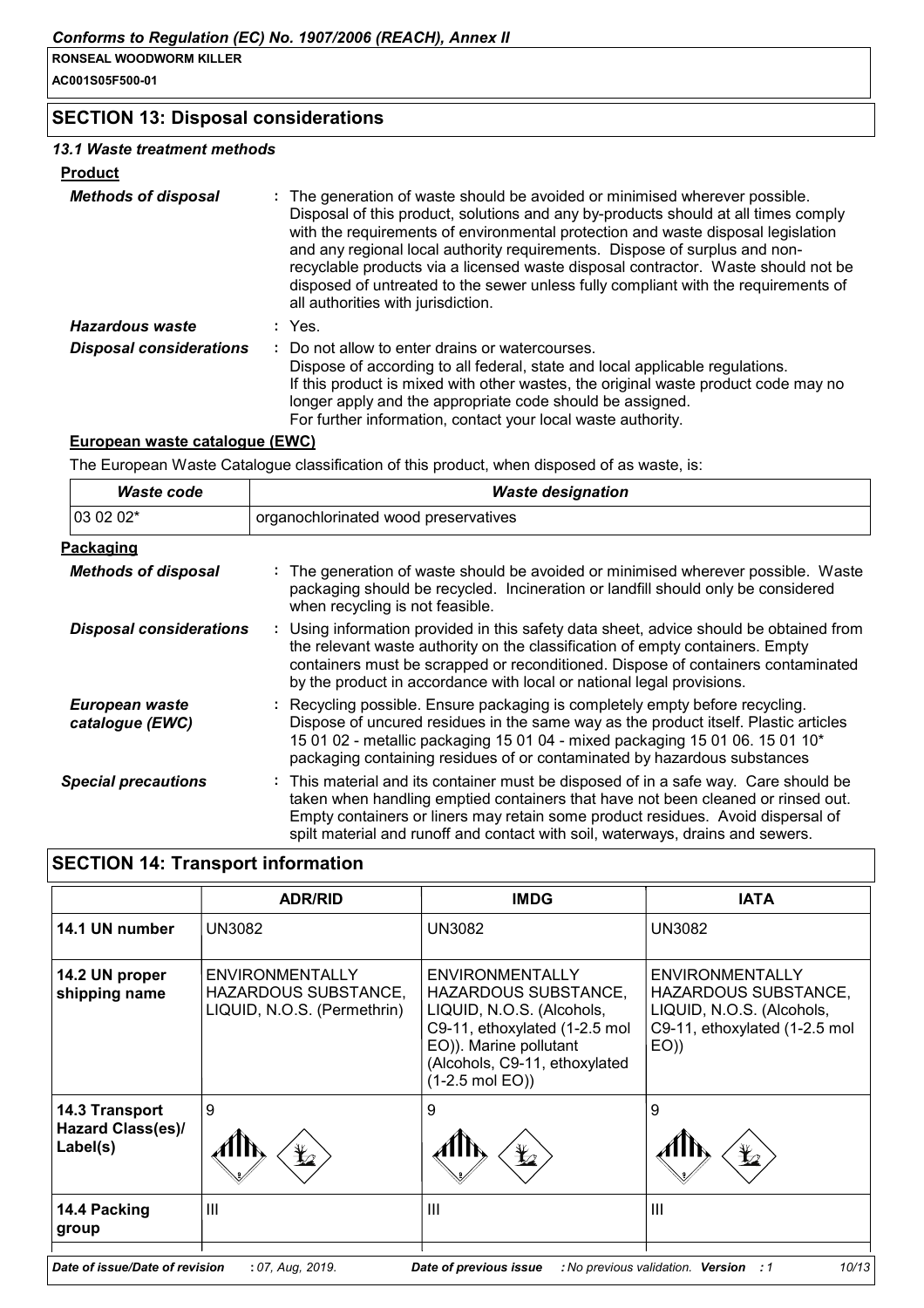**AC001S05F500-01**

## **SECTION 14: Transport information**

| 14.5<br>Environmental<br>hazards | Yes.                                                                                                                                                                                                                | Yes.                                                                                                                                                                                                                  | Yes.                                                                                                                                                                                                           |
|----------------------------------|---------------------------------------------------------------------------------------------------------------------------------------------------------------------------------------------------------------------|-----------------------------------------------------------------------------------------------------------------------------------------------------------------------------------------------------------------------|----------------------------------------------------------------------------------------------------------------------------------------------------------------------------------------------------------------|
| <b>Additional</b><br>information | This product is not regulated<br>as a dangerous good when<br>transported in sizes of ≤5 L or<br>$\leq$ kg, provided the<br>packagings meet the general<br>provisions of 4.1.1.1, 4.1.1.2<br>and 4.1.1.4 to 4.1.1.8. | This product is not regulated<br>as a dangerous good when<br>transported in sizes of ≤5 L or<br>$\leq$ 5 kg, provided the<br>packagings meet the general<br>provisions of 4.1.1.1, 4.1.1.2<br>and 4.1.1.4 to 4.1.1.8. | This product is not regulated<br>as a dangerous good when<br>transported in sizes of ≤5 L or<br>$\leq$ kg, provided the<br>packagings meet the general<br>provisions of 5.0.2.4.1,<br>5.0.2.6.1.1 and 5.0.2.8. |

14.6 Special precautions for : Transport within user's premises: always transport in closed containers that are *user* upright and secure. Ensure that persons transporting the product know what to do in the event of an accident or spillage.

*14.7 Transport in bulk according to Annex II of Marpol and the IBC Code* **:** Not applicable.

*Multi-modal shipping descriptions are provided for informational purposes and do not consider container sizes. The presence of a shipping description for a particular mode of transport (sea, air, etc.), does not indicate that the product is packaged suitably for that mode of transport. All packaging must be reviewed for suitability prior to shipment, and compliance with the applicable regulations is the sole responsibility of the person offering the product for transport. People loading and unloading dangerous goods must be trained on all of the risks deriving from the substances and on all actions in case of emergency situations.*

# **SECTION 15: Regulatory information**

*15.1 Safety, health and environmental regulations/legislation specific for the substance or mixture*

**EU Regulation (EC) No. 1907/2006 (REACH)**

**Annex XVII - Restrictions : Not applicable.** *on the manufacture, placing on the market and use of certain dangerous substances, mixtures and articles*

## **Other EU regulations**

## **Seveso Directive**

This product may add to the calculation for determining whether a site is within the scope of the Seveso Directive on major accident hazards.

| 15.2 Chemical safety | : No Chemical Safety Assessment has been carried out. |
|----------------------|-------------------------------------------------------|
| assessment           |                                                       |

## **SECTION 16: Other information**

 $\nabla$  Indicates information that has changed from previously issued version.

| <b>Abbreviations and</b> | $:$ ATE = Acute Toxicity Estimate                                             |  |
|--------------------------|-------------------------------------------------------------------------------|--|
| acronyms                 | CLP = Classification, Labelling and Packaging Regulation [Regulation (EC) No. |  |
|                          | 1272/2008]                                                                    |  |
|                          | DMEL = Derived Minimal Effect Level                                           |  |
|                          | DNEL = Derived No Effect Level                                                |  |
|                          | EUH statement = CLP-specific Hazard statement                                 |  |
|                          | PBT = Persistent, Bioaccumulative and Toxic                                   |  |
|                          | PNEC = Predicted No Effect Concentration                                      |  |
|                          | <b>RRN = REACH Registration Number</b>                                        |  |
|                          | vPvB = Very Persistent and Very Bioaccumulative                               |  |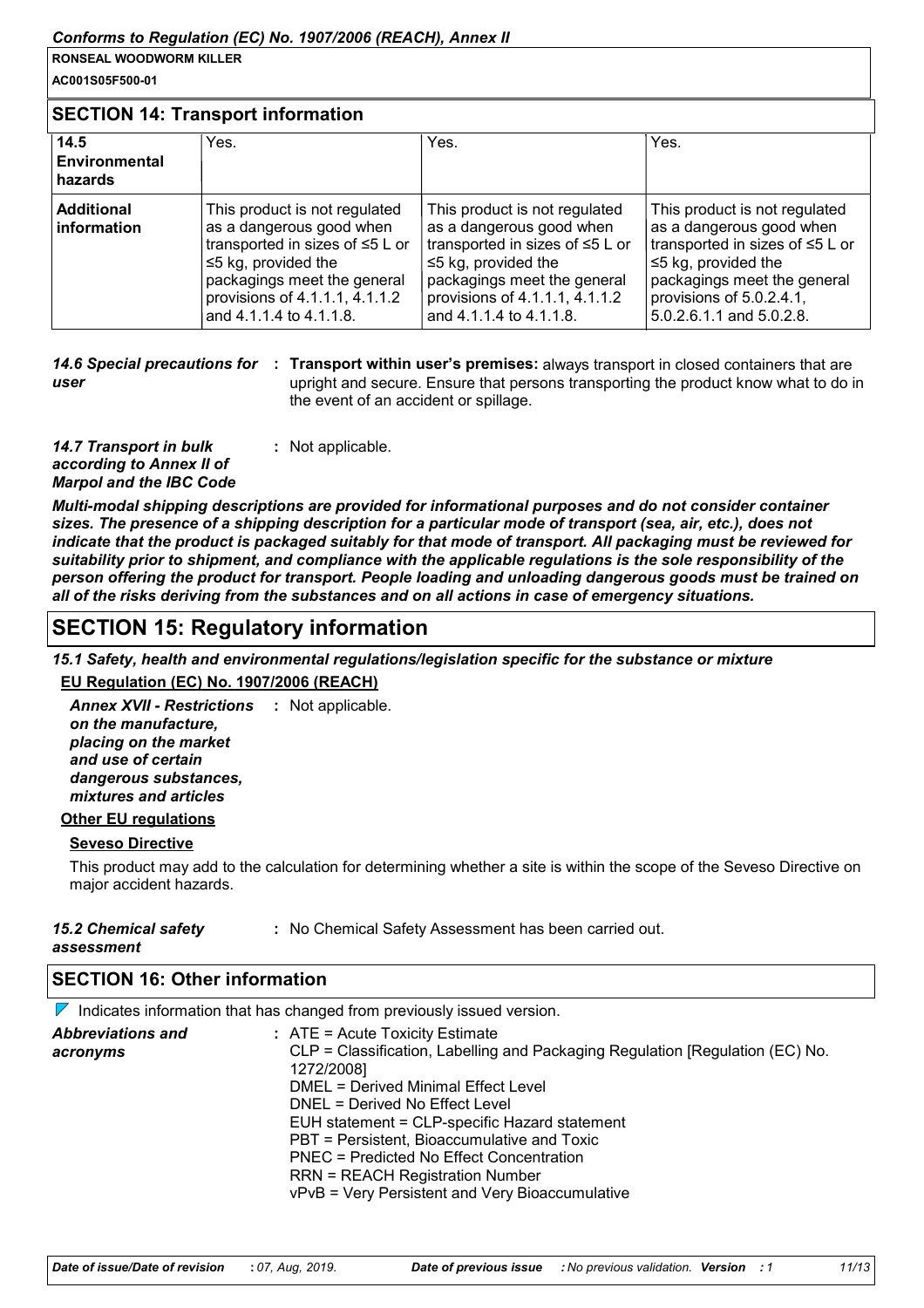**AC001S05F500-01**

## **SECTION 16: Other information**

| Key literature references | : Regulation (EC) No. 1272/2008 [CLP]                                      |  |  |
|---------------------------|----------------------------------------------------------------------------|--|--|
| and sources for data      | ADR = The European Agreement concerning the International Carriage of      |  |  |
|                           | Dangerous Goods by Road                                                    |  |  |
|                           | DPD = Dangerous Preparations Directive [1999/45/EC]                        |  |  |
|                           | DSD = Dangerous Substances Directive [67/548/EEC]                          |  |  |
|                           | IATA = International Air Transport Association                             |  |  |
|                           | <b>IMDG = International Maritime Dangerous Goods</b>                       |  |  |
|                           | Conforms to Regulation (EC) No. 1907/2006 (REACH), Annex II, as amended by |  |  |
|                           | Commission Regulation (EU) 2015/830                                        |  |  |
|                           | Directive 2012/18/EU, and relative amendments & additions                  |  |  |
|                           | Directive 2008/98/EC, and relative amendments & additions                  |  |  |
|                           | Directive 2009/161/EU, and relative amendments & additions                 |  |  |
|                           | <b>CEPE Guidelines</b>                                                     |  |  |

## **Procedure used to derive the classification according to Regulation (EC) No. 1272/2008 [CLP/GHS]**

| <b>Classification</b>                                                  |                                                                                                                                                                                       | <b>Justification</b>                                                                                                                                                                                                                                                                                                                                                                                                                                            |  |
|------------------------------------------------------------------------|---------------------------------------------------------------------------------------------------------------------------------------------------------------------------------------|-----------------------------------------------------------------------------------------------------------------------------------------------------------------------------------------------------------------------------------------------------------------------------------------------------------------------------------------------------------------------------------------------------------------------------------------------------------------|--|
| Eye Irrit. 2, H319<br>Aquatic Acute 1, H400<br>Aquatic Chronic 1, H410 |                                                                                                                                                                                       | <b>Calculation method</b><br>Calculation method<br><b>Calculation method</b>                                                                                                                                                                                                                                                                                                                                                                                    |  |
| <b>Full text of abbreviated H</b><br><b>statements</b>                 | : H302<br>H315<br>H317<br>H318<br>H319<br>H332<br>H400<br>H410<br>H411                                                                                                                | Harmful if swallowed.<br>Causes skin irritation.<br>May cause an allergic skin reaction.<br>Causes serious eye damage.<br>Causes serious eye irritation.<br>Harmful if inhaled.<br>Very toxic to aquatic life.<br>Very toxic to aquatic life with long lasting effects.<br>Toxic to aquatic life with long lasting effects.                                                                                                                                     |  |
| <b>Full text of classifications</b><br>[CLP/GHS]                       | : Acute Tox. 4, H302<br>Acute Tox. 4, H332<br>Aquatic Acute 1, H400<br>Aquatic Chronic 2, H411<br>Eye Dam. 1, H318<br>Eye Irrit. 2, H319<br>Skin Irrit. 2, H315<br>Skin Sens. 1, H317 | ACUTE TOXICITY (oral) - Category 4<br><b>ACUTE TOXICITY (inhalation) - Category 4</b><br>SHORT-TERM (ACUTE) AQUATIC HAZARD - Category<br>1<br>Aquatic Chronic 1, H410 LONG-TERM (CHRONIC) AQUATIC HAZARD -<br>Category 1<br>LONG-TERM (CHRONIC) AQUATIC HAZARD -<br>Category 2<br>SERIOUS EYE DAMAGE/EYE IRRITATION - Category 1<br>SERIOUS EYE DAMAGE/EYE IRRITATION - Category 2<br>SKIN CORROSION/IRRITATION - Category 2<br>SKIN SENSITISATION - Category 1 |  |
| <b>Date of printing</b>                                                | : 07, Aug, 2019.                                                                                                                                                                      |                                                                                                                                                                                                                                                                                                                                                                                                                                                                 |  |
| Date of issue/Date of<br>revision                                      | : 07, Aug, 2019.                                                                                                                                                                      |                                                                                                                                                                                                                                                                                                                                                                                                                                                                 |  |
| Date of previous issue                                                 | : No previous validation.                                                                                                                                                             |                                                                                                                                                                                                                                                                                                                                                                                                                                                                 |  |
|                                                                        | information.                                                                                                                                                                          | : If there is no previous validation date please contact your supplier for more                                                                                                                                                                                                                                                                                                                                                                                 |  |
| <b>Version</b>                                                         | $\colon$ 1                                                                                                                                                                            |                                                                                                                                                                                                                                                                                                                                                                                                                                                                 |  |
|                                                                        |                                                                                                                                                                                       |                                                                                                                                                                                                                                                                                                                                                                                                                                                                 |  |

## **Notice to reader**

*It is recommended that each customer or recipient of this Safety Data Sheet (SDS) study it carefully and consult resources, as necessary or appropriate, to become aware of and understand the data contained in this SDS and any hazards associated with the product. This information is provided in good faith and believed to be accurate as of the effective date herein. However, no warranty, express or implied, is given. The information presented here applies only to the product as shipped. The addition of any material can change the composition, hazards and risks of the product. Products shall not be repackaged, modified, or tinted except as specifically instructed by Sherwin-Williams, including but not limited to the incorporation of non Sherwin-*